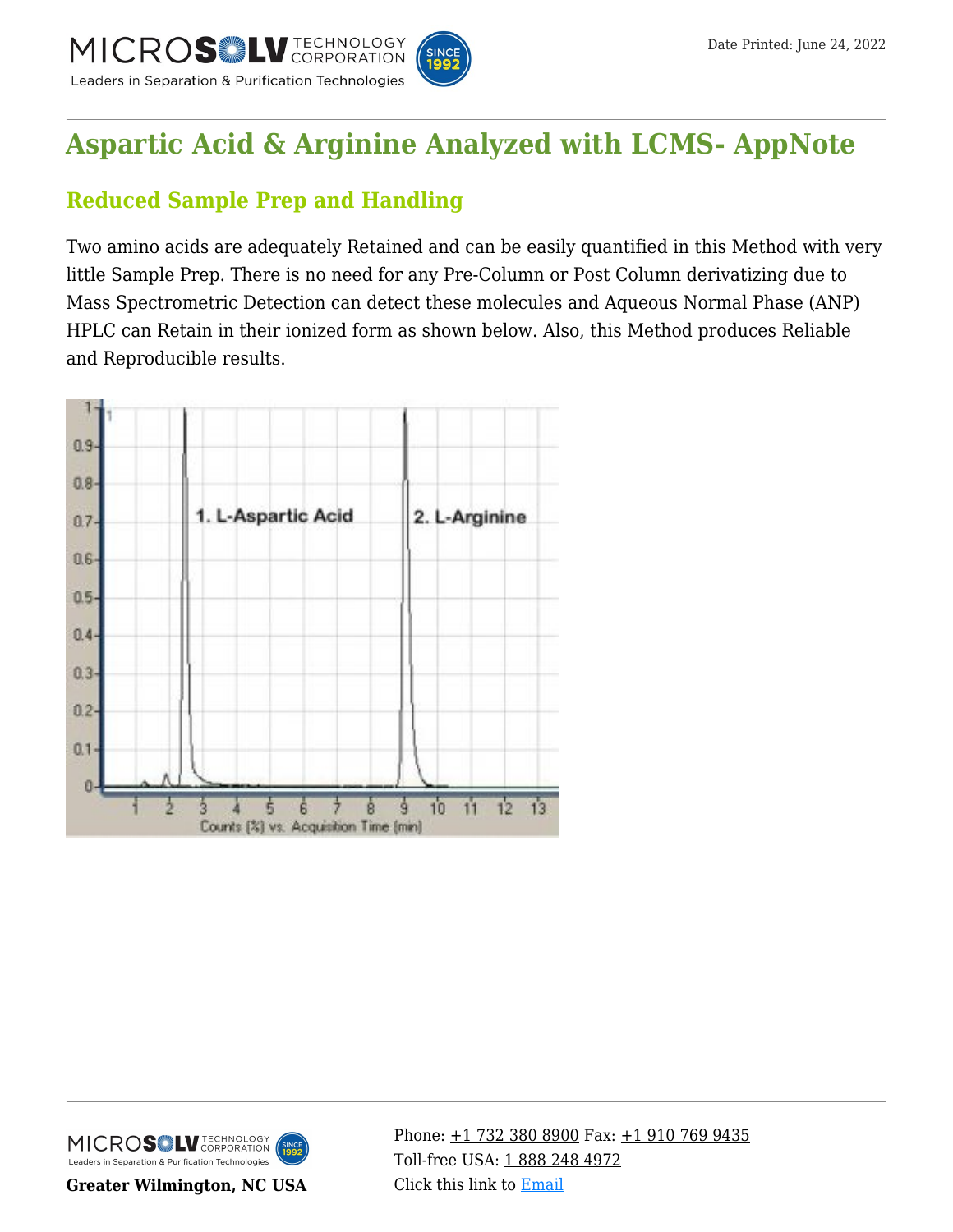





**L-Aspartic Acid** 

## **Peaks:**

1. L–Aspartic Acid, 134 m/z, RT = 2.45 minutes

2. L–Arginine,  $175 \text{ m/z}$ , RT = 9.05 minutes

## **Method Conditions**

**Column:** Cogent Diamond Hydride™, 4μm, 100Å **Catalog No.:** [70000-15P-2](https://www.mtc-usa.com/product-details/id/4115801) **Dimensions:** 2.1 x 150mm **Mobile Phase:** Isocratic 90:10 Solvent B / Solvent A A: DI Water / 0.1% Formic Acid —B: Acetonitrile / 0.1% Formic Acid / 0.005% Trifluoroacetic Acid (TFA) **Flow rate:** 400µL / minute **Detection:** ESI – pos – Agilent 6210 MSD TOF Mass Spectrometer **Sample Preparation:** 1mg / mL of each: L-Aspartic Acid / L-Arginine dissolved in 50:50 Acetonitrile / DI Water / 0.1 % Trifluoroacetic Acid (TFA) *—Sample for injection:* Stock solution diluted 1:100 with the Mobile Phase

*Notes: L-Arginine is classified as a semi essential or conditionally essential amino acid, that plays an important function in the metabolism of organisms. It is used to remove waste products (for example Ammonia) and to make other compounds (L–Proline, Creatine, cell signaling molecule: Nitric Oxide (NO) and L-Glutamate). The nitric*

MICROS<sup>OL</sup> LU TECHNOLOGY Leaders in Separation & Purification Technologies

**Greater Wilmington, NC USA**

Phone:  $\pm$ 1 732 380 8900 Fax:  $\pm$ 1 910 769 9435 Toll-free USA: [1 888 248 4972](#page--1-0) Click this link to [Email](https://www.mtc-usa.com/contact)